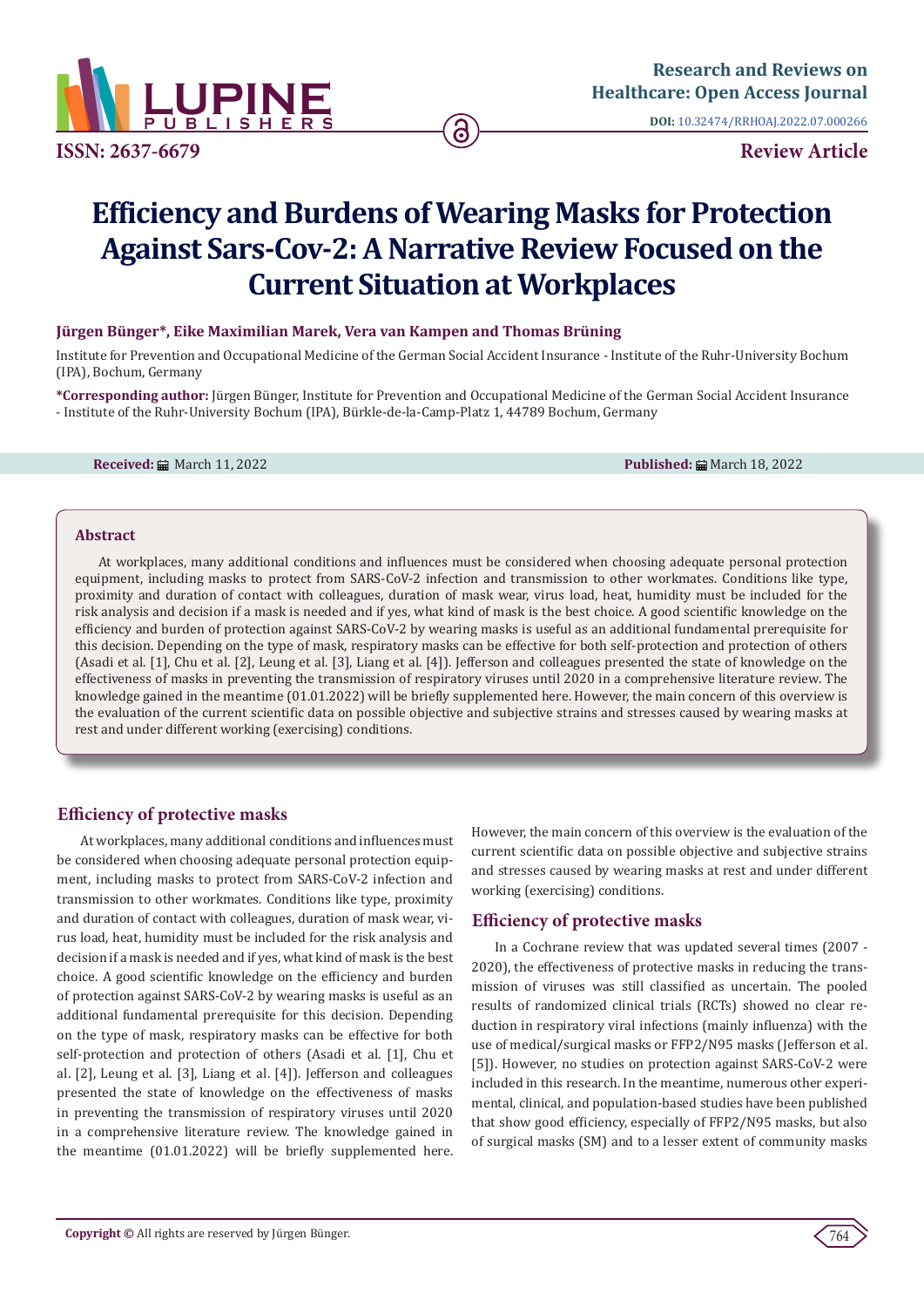(CM) in protecting against SARS-CoV-2. The good effectiveness of masks against the transmission of SARS-CoV-2 or COVID-19 was already evident at the beginning of the pandemic through lower infection rates of healthcare workers despite the much higher exposure to SARS-CoV-2 compared to the infection rates of the population in New York and Long Island (Jeremias et al. [6]). After the introduction of the mask requirement in German cities and communities, the number of cases fell rapidly. For example, the 7-day incidence fell to zero within 2 weeks in the city of Jena (Mitze et al. [7]). A study in 15 states of the USA and Washington, DC (Lyu et al. [8]) and a nationwide study in Canada (Karaivanov et al. [9]) showed comparable results. The reduction of SARS-CoV-2 transmission by wearing masks has also been convincingly demonstrated in airplanes (Freedman & Wilder-Smith [10], Doung Ngern et al. [11]). In a comprehensive review with meta-analyses, Chu and co-authors (2020) concluded that face mask use could lead to a significant reduction in the risk of infection. The effectiveness of FFP2/N95 masks was rated higher than that of SM or CM (Chu et al. [2]). In the meantime, other reviews (Ju et al. [12], Li et al. 2021, Tran et al. [13], Zhang et al. [14]) have also been published that support the protection against COVID-19 infection by wearing masks. Ju et al. [15] conclude that while definitive evidence is still lacking for the superiority of N95 masks compared to SM for protection against COVID-19, experimental laboratory tests are conclusive and consistent in establishing the superior performance of FFP2/N95 versus SM.

In these experimental studies, the protection afforded by wearing masks was examined and was convincingly demonstrated, especially for FFP2 and SM (Bagheri et al. [16], Cheng et al. [17], Sickbert Bennett et al. [18], Ueki et al. [19]). Results for CM were less convincing (Maurer et al. [20]). Bagheri and colleagues (2021) used a comprehensive database with information on particle size distribution in the airways, the physics of the exhalation flow, mask leakage, and further parameters for the multimodal calculation of the risk of exposure and infection when wearing face masks under various environmental conditions. For a typical SARS-CoV-2 viral load, these authors calculated a transmission probability of less than 30% for 2 people both wearing SM at a distance of 1.5 m after 1 hour. If both wear a well-fitting FFP2, the risk is only 0.4%. The authors conclude that wearing appropriate masks provides excellent protection for others and oneself (Bagheri et al. [16]). In a similarly designed study (Cheng et al. [17]), the authors conclude that SM can effectively prevented the spread of SARS-CoV-2 in the case of contact under conditions of low virus density. In potentially virus-rich indoor environments, including medical institutions and hospitals, FFP2 or FFP3 masks and other protective equipment are required. Sickbert Bennett et al. [18] evaluated 29 different N95 masks and found that compliant products offer very good protection and that re-sterilized N95 respirators can also be used. Ueki et al. [19] found that CM, SM, and N95 have a protective effect in relation to the transmission of infectious droplets and aerosols of SARS-CoV-2. The protection provided by SM and N95 masks is better than by CM. However, all 3 types of masks could not completely prevent the transmission of virus droplets or aerosols, even with a good fit. Maurer et al. [20] investigated reusable CM and measured a filtration efficiency ranging from  $34.9\% \pm 1.25\%$  to 88.7%  $\pm$ 1.18%. The respiratory resistance ranged from  $4.3 \pm 0.06$  Pa/cm2to 122.4 ± 0.12 Pa/cm2. A high correlation was found between filtration efficiency and breathing resistance (R2 = 0.88). In a study by Dreller et al. [21], various SM and FFP were examined based on the EN 149 standard. With an air flow rate of 95 L/min, the breathing resistance fell into the range of 10 - 280 Pa (corresponding to 0.1 - 2.8 mbar), which is in the range of the masks used in current mask studies. These Data were confirmed by Marek and cowork**ers in 2022 [22].**

# **Objective and subjective physical loads and strains Reviews**

Hopkins et al. [23] reviewed the literature on the effects of different face masks and respirators on the airways during physical activity. Overall, according to the authors, the available data suggest that the effects on work of breathing, blood gases and other physiological parameters during physical activity are small. There is currently no evidence of gender or age-related differences in physiological responses to training while wearing a mask. A systematic review and meta-analysis were carried out by Shaw and co-authors [24] on the effects of wearing masks (CM, SM, FFP2/N95) during physical exertion (training). Twenty-two studies with 1,573 participants (620 women, 953 men) were included. SM or N95 had no effect on exercise performance (SMD 0.05 [0.16, 0.07] and SMD 0.16 [0.54, 0.22], respectively). However, there was an increased subjectively perceived exertion for SM (SMD 0.33 [0.09, 0.58]) and FFP2/N95 (SMD 0.61 [0.23, 0.99]) and for dyspnea (SMD 0.6 [0.3, 0.9]) for all masks. End-tidal CO2 was slightly increased for SM (MD 3.3 mmHg [1.0, 5.6]) and for FFP2/ N95 (MD 3.7 mmHg [3.0, 4.4]), as well as heart rate (HR) in FFP2/N95 (SMD 2.01 [0.13, 3.89] beats/min). According to the authors, face masks can be used during physical exertion without affecting performance and with minimal impact on physiological variables (Shaw et al. [24]). Engeroff et al. [25] included 14 RCTs with 246 study participants for their review and found general changes when wearing masks. Mask wearing lead to a decrease in oxygen saturation (SO2) during intensive training (SMD −0.40 [95% CI:−0.70, −0.09]), mostly attributed to FFP2/N95.

#### **Wearing a mask at rest**

Engeroff et.al [25] found the following changes when wearing infection protection masks at rest: The use of masks changes the breathing rate and depth of breathing. FFP2 or N95 respirator masks and SM tended to lead to an increase in SO2 at rest. Compared to SM, FFP2 and N95 had a stronger impact on gas exchange (Engeroff et al. [25]). Lässing et al. [26] examined the changes in lung function when wearing a SM at rest. Respiratory resistance was almost twice as high with SM than without mask (MNS:  $0.58 \pm$ 

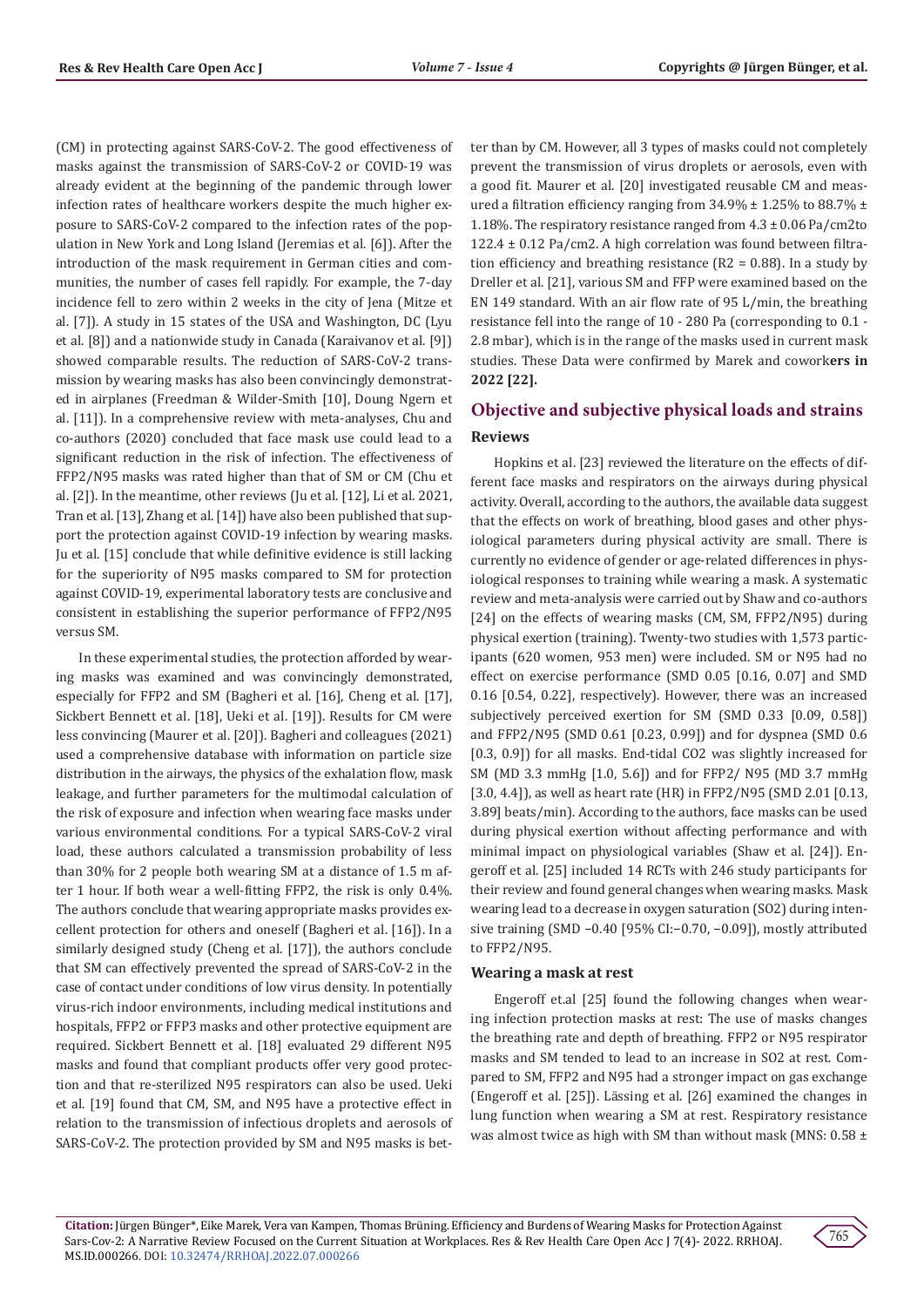0.16 kPa/L; control: 0.32 ± 0.08 kPa/L; p < 0.01). Mapelli et al. [27] showed a reduction in static and dynamic lung function parameters (FVC/FEV1) when wearing SM or N95.

#### **Wearing a mask under physical stress**

#### **Short term maximum physical stress**

The changes in lung function and gas exchange associated with using masks at rest differ from the effects of wearing masks during physical activity. Mask use during strenuous activities shows the greatest impact on oxygen uptake (Engeroff et al. [25]). Cardiopulmonary stress from wearing masks has been observed in numerous studies in which the strain on the subjects was stepwise increased up to the maximum load [28-44]. In summary, a measurable but non-health-relevant drop in oxygen partial pressure (PO2) was observed in these studies. Slight increases in the carbon dioxide partial pressure (PCO2) were also measured in addition but were assessed as not relevant to health. It should be noted that the sometimes very high loads of up to 280 watts carried out in the studies do not represent the typical conditions at workplaces. In addition, the measurements were predominantly carried out on young, welltrained people (thereof relatively few women). For these reasons, the mentioned studies were not further analysed in the context of this evaluation.

#### **Typical workplace load/continuous load**

Typical workplace stresses were more likely to be identified in the study by Georgi et al. [45] investigating 24 hospital employees (age 44.7 ± 11.7 years; 46 % male; BMI 25.4 ± 4.3 kg/m2; 26.9% smokers; 19.2 % hypertensive). These subjects were examined by means of ergometry at typical workplace loads (50/75/100 watts, for three minutes each in direct succession) without a mask and wearing CM, SM, or FFP2. In particular, less trained people (strong increase in HR) reported symptoms such as dyspnoea, headaches, feeling hot or dizzy with all mask types, but especially with FFP2, even at low levels of exertion. Overall, the authors found a "a measurable but clinically irrelevant effect on blood gases and vital parameters in people of working age with no known underlying cardiopulmonary disease". Lässing et al. [26] investigated the physiological effects of SM at constant loads over 30 min on 14 healthy men (age  $25.7 \pm 3.5$  years). Although the subjects exercised only at 66 % of the individual maximum load, this corresponded to a power of 200 watts, indicating a very welltrained test group. The loads with masks over 30 min resulted in significantly different respiratory minute volumes (SM: 77.1 ± 9.3L/min; control: 82.4 ± 10.7 L/min;  $p < 0.01$ ), oxygen uptake (SM: 33.1  $\pm$  5 mL/min/kg; control  $34.5 \pm 6$  mL/min/kg; p = 0.04) and heart rates (SM: 160.1  $\pm$  11.2 beats/min; control:  $154.5 \pm 11.4$  bpm;  $p<0.01$ ) compared to those without masks (controls). The authors conclude that SM increases respiratory resistance and heart rate during constant exercise in healthy volunteers. Perceived exertion and endurance performance did not differ significantly. Doherty et al. [46] determined the influence of wearing CM and SM on the cardiopulmonary functions

of 12 persons (5 women) during moderately intensive ergometer training (70% of the maximum heart rate, or 74 - 107 watts) over a period of 5 minutes. There were no differences in breathing rate, heart rate, or SO2. The authors conclude that wearing a mask (CM/ SM) during short-term exercise with moderate-intensity results in minimal effects on cardiopulmonary stress in young, healthy individuals and may subjectively increase feelings of dyspnoea Doherty et al. [46].

Cabanillas Barea et al. [47] investigated in 50 healthy volunteers whether the use of masks (FFP2/N95, SM) compared to the situation without a mask causes effects in the 6-minute walk test (6MWT). Significant differences were observed between the three situations in terms of subjectively perceived dyspnoea (FFP2/N95 SM > no mask). No significant differences were found regarding the walking distances covered in the 6MWT, the heart rate, blood gases, and respiratory muscle tone (Cabanillas Barea et al. [46]). Shein et al. [48] investigated PCO2 and SO2 at the end of six 10-minute periods of sitting quietly and walking briskly without a mask, wearing CM or SM, respectively. There were no episodes of hypoxemia or hypercapnia among the 50 adult volunteers studied (mean age 33 years; 32 % with comorbidities). There were no statistically significant differences in PCO2 or SO2 between measurements without a mask and those while wearing either mask type, either at rest or after 10 minutes of brisk walking. The authors conclude that the risk of pathological gas exchange disorders in the general adult population when using cloth and surgical masks is close to zero (Shein et al. [48]). Reychler et al. [49] investigated the influence of CM and SM using a relatively rarely used stress test (standing up and sitting down on a chair for 1 min, corresponding to submaximal stress) on 20 young persons (9 women, 11 men, age 22±2 years) The authors conclude that in healthy adults, both CM and SM have minimal to no effect on dyspnoea, cardiorespiratory parameters, and exercise performance during a brief submaximal exercise test, with the observed effects being slightly more pronounced in CM.

#### **Wearing masks for a longer period at work**

In this literature search, 5 interventional or observational studies were identified in which the mask was worn for a period of 30 minutes or longer with simultaneous measurement of physiological parameters and survey of subjective stress. In the study by Butz [50], the accumulation of carbon dioxide (CO2) behind SM was examined over a period of 30 minutes. The accumulation led to increased rebreathing of CO2 and this in turn led to a significant increase in pCO2 in the tested subjects. The accumulation of CO2 under surgical masks in normally breathing people is caused by the impaired permeability of the mask (Butz [50]). In a study by Roberge et al. [51], 20 people (13 men, 7 women, all non-smokers) walked on a treadmill for 1 hour with and without SM at a walking speed of 5.6 km/h monitoring heart rate, respiratory rate, so2, transcutaneous CO2 as well as relative humidity and skin temperature under the mask. Rating scales were used for perceptions of exertion and warmth. Use of the SM resulted in increases in heart rate

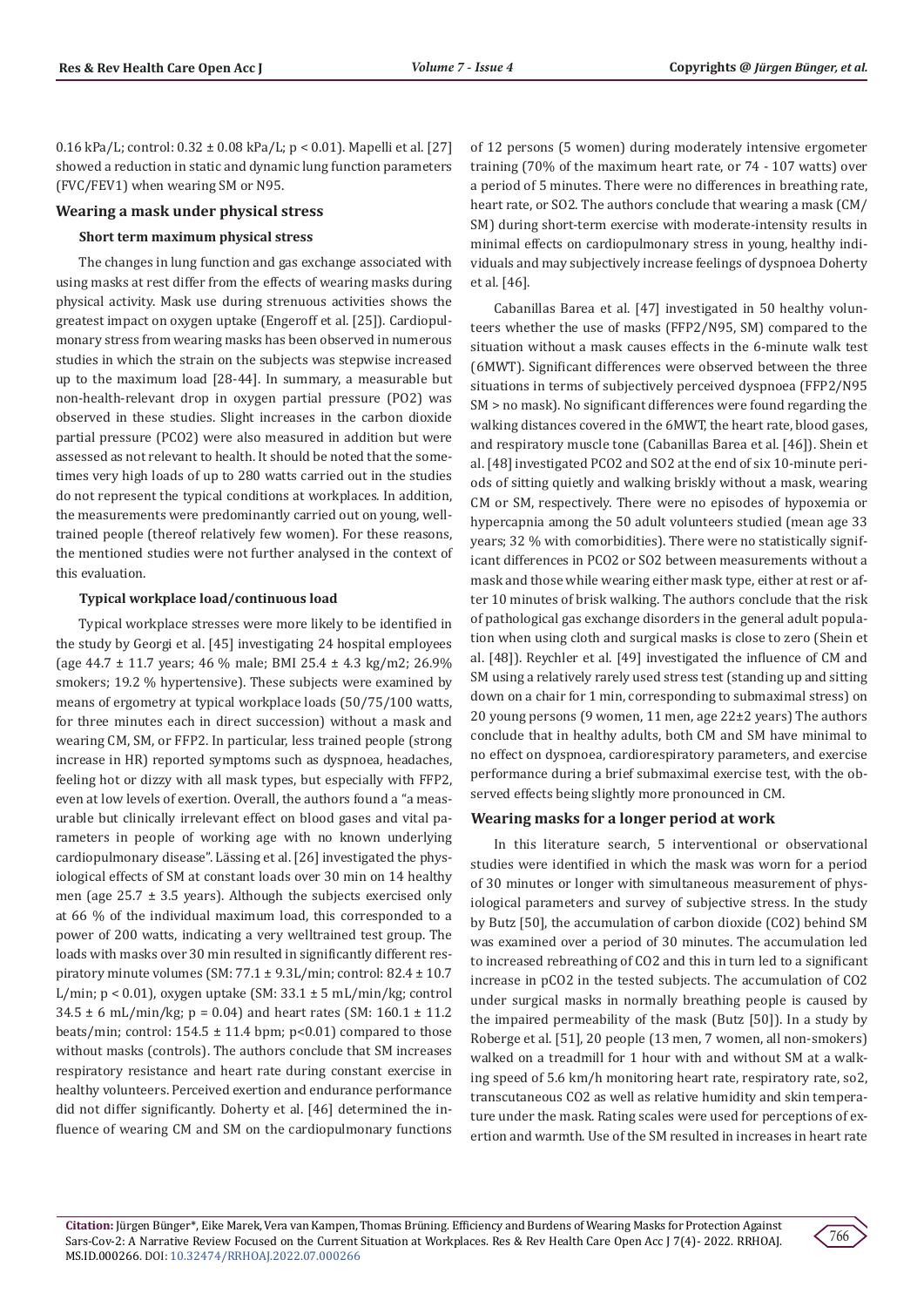(9.5 bpm; p<0.001), respiratory rate (1.6 breaths/min; p=0.02), and transcutaneous carbon dioxide (2.17 mm Hg; p= 0.0006). The temperature rise of the skin covered by the mask was 1.76°C. The subjective perception of warmth was neutral to slightly hot. Perceived exposure ranged from very light to fairly light. Overall, the authors conclude that the use of the SM for 1 hour during light to moderate work is not associated with clinically significant physiological effects or a significant subjective perception of exertion or heat (Roberge et al. [51]). The study by Nwosu et al. [52] included 76 healthcare workers who wore different types of masks (CM, SM, N95) over a period of 68-480 minutes. The authors concluded that N95 may cause greater subjective discomfort than SM. Neither mask affected arterial oxygen saturation. Similar effects were shown in the earlier work by Shenal et al. [53] and Rebmann et al. [54], in which subjective complaints increased with increasing wearing time (8-12 hours), but the masks did not lead to any clinically relevant physiological stress on the nursing staff. In a review article, Gupta [54] defined the microclimate behind the mask primarily in terms of increased heat and moisture accumulation. He states that removing the face mask immediately neutralizes the increased temperature and relative humidity behind the mask. Therefore, taking off the mask for a short time under safe precautions at home/workplace/in a facility provides for a temporary "mask vacation".

# **Cognitive function**

Spang and Pieper [56] investigated the effects of wearing an N95 mask on demanding cognitive tasks for 15 minutes in 44 people (24 women, ages 18-65, academics, students). Parameters related to physiology (SO2, HR), behaviour (performance parameters in the tasks), and subjectively perceived mental stress were measured. All endpoints examined showed statistical equivalence within the specified limits. No parameters showed a significant difference between wearing the mask compared to the situation without mask. The authors interpret the data that there are no statistical differences between the two groups (Spang et al. [56]). Slimani et al. [57] studied the effect of a physical warm-up program with MNB/CM and no mask wearing on cognitive function in 17 healthy non-smoking sports students (8 females, age = 17.6 years). The warm-up improved cognitive skills. Results showed significant differences (p<0.001) between MNB/CM and control for concentration (186.06±15.47 vs. 178.12±13.66), total number of errors (23.47±14, 50 vs. 29.06±13.74) and subjective effort (6.0±1.37 vs. 4.7±0.85). Wearing MNB/CM had overall positive effects on cognitive abilities.

# **Conclusion**

Self-protection against viral infections by wearing masks is very efficient according to experimental studies. Masks prevent transmission of viruses like SARS-CoV-2. Protection by FFP2/N95 is better than by SM. CM can protect to a lesser extent depending on the making of the masks (fit and material). It is difficult to show the effectiveness of wearing masks in clinical controlled trials due to extremely varying environmental and occupational conditions such as virus load, humidity, temperature, and so on. Wearing masks at workplaces is mandatory when secure social distancing is not possible and may last 8 hours and more . However, the increased breathing resistance of the mask materials leads to enhanced breathwork and wearing the mask causes additional physical strain and subjective discomfort depending on workload, climatic conditions, and duration. Therefore, risk assessment should be performed for each occupational task, if periods without wearing the mask are necessary. Short-term removing of the mask is adequate when the physical load is low and only the higher temperature and humidity must be considered. Breaks should be extended under higher physical workloads and unusual climatic conditions.

#### **References**

- 1. [Asadi S, Cappa CD, Barreda S, Wexler AS, Bouvier NM, Ristenpart WD](https://www.researchgate.net/publication/344394025_Efficacy_of_masks_and_face_coverings_in_controlling_outward_aerosol_particle_emission_from_expiratory_activities) [\(2020\) Efficacy of masks and face coverings in controlling outward](https://www.researchgate.net/publication/344394025_Efficacy_of_masks_and_face_coverings_in_controlling_outward_aerosol_particle_emission_from_expiratory_activities) [aerosol particle emission from expiratory activities. Sci Rep 10: 15665.](https://www.researchgate.net/publication/344394025_Efficacy_of_masks_and_face_coverings_in_controlling_outward_aerosol_particle_emission_from_expiratory_activities)
- 2. [Chu DK, Akl EA, Duda S, Solo K, Yaacoub S, et al. \(2020\) Physical dis](https://pubmed.ncbi.nlm.nih.gov/32497510/)[tancing, face masks, and eye protection to prevent person-to-person](https://pubmed.ncbi.nlm.nih.gov/32497510/) [transmission of SARS-CoV- 2 and COVID-19: a systematic review and](https://pubmed.ncbi.nlm.nih.gov/32497510/) [meta-analysis. Lancet 395\(10242\):1973-1987.](https://pubmed.ncbi.nlm.nih.gov/32497510/)
- 3. [Leung NH, Chu DKW, Shiu EYC, Chan KH, McDevitt JJ, et al. \(2020\) Re](https://pubmed.ncbi.nlm.nih.gov/32371934/)[spiratory virus shedding in exhaled breath and efficacy of face masks.](https://pubmed.ncbi.nlm.nih.gov/32371934/) [Nature medicine 26: 676–680.](https://pubmed.ncbi.nlm.nih.gov/32371934/)
- 4. [Liang M, Gao L, Cheng C, Zhou Q, Uy JP, et al. \(2020\) Efficacy of face](https://pubmed.ncbi.nlm.nih.gov/32473312/) [mask in preventing respiratory virus transmission: a systematic re](https://pubmed.ncbi.nlm.nih.gov/32473312/)[view and meta-analysis. Travel Med Infect Dis 36: pp.101751.](https://pubmed.ncbi.nlm.nih.gov/32473312/)
- 5. [Jefferson T, Del Mar CB, Dooley L, Ferroni E, Al Ansary LA, et al. \(2020\)](https://pubmed.ncbi.nlm.nih.gov/21735402/) [Physical interventions to interrupt or reduce the spread of respiratory](https://pubmed.ncbi.nlm.nih.gov/21735402/) [viruses. Cochrane Database Syst Rev CD006207.](https://pubmed.ncbi.nlm.nih.gov/21735402/)
- 6. [Jeremias A, Nguyen J, Levine J, Pollack S, Engellenner W, Thakore A,](https://pubmed.ncbi.nlm.nih.gov/32780100/) [Lucore C \(2020\) Prevalence of SARS-CoV-2 Infection Among Health](https://pubmed.ncbi.nlm.nih.gov/32780100/) [Care Workers in a Tertiary Community Hospital. JAMA Intern Med 180:](https://pubmed.ncbi.nlm.nih.gov/32780100/) [1707-1709.](https://pubmed.ncbi.nlm.nih.gov/32780100/)
- 7. Mitze T, Kosfeld R, Rode J, Wälde K (2020) Face masks considerably reduce COVID-19 cases in Germany. Proc Natl Acad Sci USA 117: 32293- 32301.
- 8. [Lyu W, Wehby GL \(2020\) Community use of face masks and COVID-19:](https://pubmed.ncbi.nlm.nih.gov/32543923/) [evidence from a natural experiment of state mandates in the US.](https://pubmed.ncbi.nlm.nih.gov/32543923/) [Health Aff 39: 1419–25.](https://pubmed.ncbi.nlm.nih.gov/32543923/)
- 9. Karaivanov A, Lu SE, Shigeoka H, Chen C, Pamplona S(2020) Face masks, public policies and slowing the spread of COVID-19: Evidence from Canada. National Bureau of Economic Research Working Paper Series pp.27891.
- 10. [Freedman DO, Wilder Smith A \(2020\) In-flight transmission of SARS-](https://pubmed.ncbi.nlm.nih.gov/32975554/)[CoV-2: a review of the attack rates and available data on the efficacy of](https://pubmed.ncbi.nlm.nih.gov/32975554/) [face masks. J Travel Med 27 \(8\) taaa178.](https://pubmed.ncbi.nlm.nih.gov/32975554/)
- 11. [Doung Ngern P, Suphanchaimat R, Panjangampatthana A,](https://pubmed.ncbi.nlm.nih.gov/32931726/) [Janekrongtham C, Ruampoom D, et al. \(2020\) Case-control study of](https://pubmed.ncbi.nlm.nih.gov/32931726/) [use of personal protective measures and risk for SARS-CoV 2 infection,](https://pubmed.ncbi.nlm.nih.gov/32931726/) [Thailand. Emerg Infect Dis 26: 2607–2616.](https://pubmed.ncbi.nlm.nih.gov/32931726/)
- 12. [Ju JTJ, Boisvert LN, Zuo YY \(2021\) Face masks against COVID-19: Stan](https://pubmed.ncbi.nlm.nih.gov/33971389/)[dards, efficacy, testing and decontamination methods. Adv Colloid In](https://pubmed.ncbi.nlm.nih.gov/33971389/)[terface Sci 292: 102435.](https://pubmed.ncbi.nlm.nih.gov/33971389/)
- 13. Li Y, Wei Z, Zhang J, Li R, Li H, et al. (2021) Wearing masks to reduce the spread of respiratory viruses: a systematic evidence mapping. Ann Transl Med 9: pp. 811.

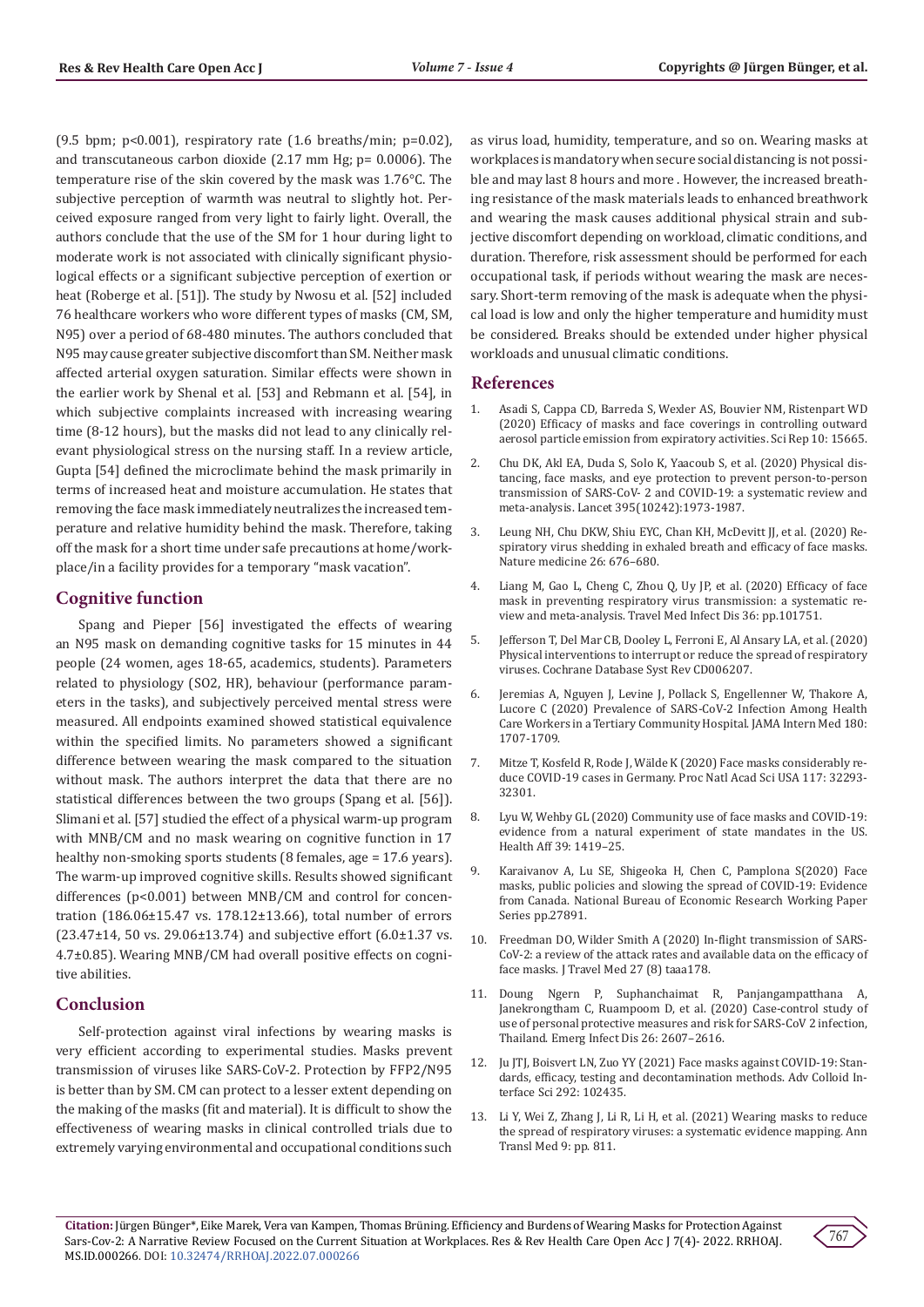- 14. [Zhang M, Emery AR, Tannyhill RJ 3rd](https://pubmed.ncbi.nlm.nih.gov/32926868/), Zheng H, Wang J (2020) Masks [or N95 Respirators During COVID-19 Pandemic-Which One Should I](https://pubmed.ncbi.nlm.nih.gov/32926868/)  [Wear? J Oral Maxillofac Surg 78: 2114-2127.](https://pubmed.ncbi.nlm.nih.gov/32926868/)
- 15. [Just IA, Schoenrath F, Passinger P, Stein J, Kemper D, Knosalla C, Falk](https://pubmed.ncbi.nlm.nih.gov/33878758/)  [V, Knierim J \(2021\) Validity of the 6-Minute Walk Test in Patients with](https://pubmed.ncbi.nlm.nih.gov/33878758/)  [End-Stage Lung Diseases Wearing an Oronasal Surgical Mask in Times](https://pubmed.ncbi.nlm.nih.gov/33878758/)  [of the COVID-19 Pandemic. Respiration 100: 594-599.](https://pubmed.ncbi.nlm.nih.gov/33878758/)
- 16. Bagheri G, Thiede B, Hejazi B, Schlenczek O, Bodenschatz E (2021) An upper bound on one-to-one exposure to infectious human respiratory particles. Proc Natl Acad Sci USA 118 :e2110117118.
- 17. [Cheng Y, Ma N, Witt C, Rapp S, Wild PS, Andreae MO, Pöschl U, Su H](https://pubmed.ncbi.nlm.nih.gov/34016743/)  [\(2021\) Face masks effectively limit the probability of SARS-CoV-2](https://pubmed.ncbi.nlm.nih.gov/34016743/)  [transmission. Science 372, 1439–1443.](https://pubmed.ncbi.nlm.nih.gov/34016743/)
- 18. [Sickbert Bennett EE, Samet JM, Clapp PW, Chen H, Berntsen J, Zeman](https://pubmed.ncbi.nlm.nih.gov/32780113/)  [KL, Tong H, Weber DJ, Bennett WD \(2020\) Filtration Efficiency of Hos](https://pubmed.ncbi.nlm.nih.gov/32780113/)[pital Face Mask Alternatives Available for Use During the COVID-19](https://pubmed.ncbi.nlm.nih.gov/32780113/)  [Pandemic. JAMA Intern Med. 180:1607-1612.](https://pubmed.ncbi.nlm.nih.gov/32780113/)
- 19. [Ueki H, Furusawa Y, Iwatsuki-Horimoto K, Imai M, Kabata H, Nishimu](https://pubmed.ncbi.nlm.nih.gov/33087517/)[ra H, Kawaoka Y \(2020\) Effectiveness of Face Masks in Preventing Air](https://pubmed.ncbi.nlm.nih.gov/33087517/)[borne Transmission of SARS-CoV-2. mSphere 5: e00637-20.](https://pubmed.ncbi.nlm.nih.gov/33087517/)
- 20. Maurer L, Peris D, Kerl J, Günther F, Köhler D, Dellweg D (2021) Community Masks During the SARS-CoV-2 Pandemic: Filtration Efficacy and Air Resistance. J Aerosol Med Pulm Drug Deliv 34: 11-19.
- 21. Dreller S, Jatzwauk L, Nassauer A, Paszkiewicz P, Tobys HU, Rüden H (2006) Zur Frage des geeigneten Atemschutzes vor luftübertragenen Infektionserregern. Gefahrstoffe, Reinhaltung der Luft 66:14-24.
- 22. Marek E, van Kampen V, Jettkant B, Thelen C, Brüning T, Bünger J (2021a) Vergleich von verschiedenen Masken zum Schutz vor SARS-CoV-2 im Hinblick auf die entsprechenden Prüfverfahren und die ermittelten Atemwiderstände. Internes Arbeitspapier 2021:12-28.
- 23. [Hopkins SR, Dominelli PB, Davis CK, Guenette JA, Luks AM, et al. \(2021\)](https://pubmed.ncbi.nlm.nih.gov/33196294/)  [Face Masks and the Cardiorespiratory Response to Physical Activity in](https://pubmed.ncbi.nlm.nih.gov/33196294/)  [Health and Disease. Ann Am Thorac Soc 18: 399-407.](https://pubmed.ncbi.nlm.nih.gov/33196294/)
- 24. [Shaw KA, Zello GA, Butcher SJ, Ko JB, Bertrand L, Chilibeck PD \(2021a\)](https://pubmed.ncbi.nlm.nih.gov/33901405/)  [The impact of face masks on performance and physiological outcomes](https://pubmed.ncbi.nlm.nih.gov/33901405/)  [during exercise: a systematic review and meta-analysis. Appl Physiol](https://pubmed.ncbi.nlm.nih.gov/33901405/)  [Nutr Metab 46: 693-703.](https://pubmed.ncbi.nlm.nih.gov/33901405/)
- 25. [Engeroff T, Groneberg DA, Niederer D \(2021\) The Impact of Ubiquitous](https://pubmed.ncbi.nlm.nih.gov/34897560/)  [Face Masks and Filtering Face Piece Application During Rest, Work and](https://pubmed.ncbi.nlm.nih.gov/34897560/)  [Exercise on Gas Exchange, Pulmonary Function and Physical Perfor](https://pubmed.ncbi.nlm.nih.gov/34897560/)[mance: A Systematic Review with Meta-analysis. Sports Med Open 7:](https://pubmed.ncbi.nlm.nih.gov/34897560/)  [p.92.](https://pubmed.ncbi.nlm.nih.gov/34897560/)
- 26. Lässing J, Falz R, Pökel C, Fikenzer S, Laufs U, Schulze A, Hölldobler N, Rüdrich P, Busse M (2020) Effects of surgical face masks on cardiopulmonary parameters during steady state exercise. Sci Rep 10: 22363.
- 27. Mapelli M, Salvioni E, De Martino F, Mattavelli I, Gugliandolo P, et al. (2021) "You can leave your mask on": effects on cardiopulmonary parameters of different airway protective masks at rest and during maximal exercise. Eur Respir J 58: 2004473.
- 28. [Ade CJ, Turpin VG, Parr SK, Hammond ST, White Z, et al. \(2021\) Does](https://pubmed.ncbi.nlm.nih.gov/34352384/)  [wearing a facemask decrease arterial blood oxygenation and impair](https://pubmed.ncbi.nlm.nih.gov/34352384/)  [exercise tolerance? Respir Physiol Neurobiol. 294: ppp.103765.](https://pubmed.ncbi.nlm.nih.gov/34352384/)
- 29. [Ahmadian M, Ghasemi M, Nasrollahi Borujeni N, Afshan S, et al. \(2021\)](https://pubmed.ncbi.nlm.nih.gov/33902400/)  [Does wearing a mask while exercising amid COVID-19 pandemic af](https://pubmed.ncbi.nlm.nih.gov/33902400/)[fect hemodynamic and hematologic function among healthy individ](https://pubmed.ncbi.nlm.nih.gov/33902400/)[uals? Implications of mask modality, sex, and exercise intensity. Phys](https://pubmed.ncbi.nlm.nih.gov/33902400/)  [Sportsmed 10:1-12.](https://pubmed.ncbi.nlm.nih.gov/33902400/)
- 30. Alkan B, Ozalevli S, Akkoyun Sert O (2021) Maximal exercise outcomes with a face mask: the effects of gender and age differences on cardiorespiratory responses. Ir J Med Sci 26:1-7.
- 31. Barbeito Caamañ[o C, Bouzas Mosquera A, Peteiro J, L](https://pubmed.ncbi.nlm.nih.gov/33548060/)ópez Vázquez D, Quintas Guzmá[n M, et al. \(2021\) Exercise testing in COVID-19 era: Clin](https://pubmed.ncbi.nlm.nih.gov/33548060/)[ical profile, results and feasibility wearing a facemask. Eur J Clin Invest.](https://pubmed.ncbi.nlm.nih.gov/33548060/) [51: e13509.](https://pubmed.ncbi.nlm.nih.gov/33548060/)
- 32. Driver S, Reynolds M, Brown K, Vingren JL, Hill DW, Bennett M, Gilliland T, McShan E, Callender L, Reynolds E, Borunda N, Mosolf J, Cates C, Jones A (2021) Effects of wearing a cloth face mask on performance, physiological and perceptual responses during a graded treadmill running exercise test. Br J Sports Med 56(2):107-113.
- 33. Egger F, Blumenauer D, Fischer P, Venhorst A, Kulenthiran S, et al. (2021) Effects of face masks on performance and cardiorespiratory response in well-trained athletes. Clin Res Cardiol 6:1-8.
- 34. Epstein D, Korytny A, Isenberg Y, Marcusohn E, Zukermann R, Bishop B, Minha S, Raz A, Miller A (2020) Return to training in the COVID-19 era: The physiological effects of face masks during exercise. Scand J Med Sci Sports 31: 70-75.
- 35. [Fikenzer S, Uhe T, Lavall D, Rudolph U, Falz R, Busse M, Hepp P, Laufs U](https://pubmed.ncbi.nlm.nih.gov/32632523/) [\(2020\) Effects of surgical and FFP2/N95 face masks on cardiopulmo](https://pubmed.ncbi.nlm.nih.gov/32632523/)[nary exercise capacity. Clin Res Cardiol 109:1522-1530.](https://pubmed.ncbi.nlm.nih.gov/32632523/)
- 36. Fukushi I, Nakamura M, Kuwana SI (2021) Effects of wearing facemasks on the sensation of exertional dyspnea and exercise capacity in healthy subjects. PLoS One 16(9): e0258104.
- 37. [Kampert M, Singh T, Sahoo D, Han X, Van Iterson EH \(2021\) Effects of](https://pubmed.ncbi.nlm.nih.gov/34190998/) [Wearing an N95 Respirator or Cloth Mask Among Adults at Peak Exer](https://pubmed.ncbi.nlm.nih.gov/34190998/)[cise: A Randomized Crossover Trial. JAMA Netw Open. 4: e2115219.](https://pubmed.ncbi.nlm.nih.gov/34190998/)
- 38. Jesus JP, Gomes M, Dias-Gonçalves A, Correia JM, Pezarat-Correia P, Mendonca GV (2021) Effects of surgical masks on the responses to constant work-rate cycling performed at different intensity domains. Clin Physiol Funct Imaging 42(1):43-52.
- 39. Modena R, Fornasiero A, Callovini A, Savoldelli A, Pellegrini B, Schena F, Bortolan L (2021) Exercising at the time of the COVID-19 pandemic: acute physiological, perceptual and performance responses of wearing face masks during sports activity. J Sports Med Phys Fitness 2021 Dec 16.
- 40. Rojo Tirado MA, Benítez Muñ[oz JA, Alcocer Ayuga M, Alfaro Magallanes](https://pubmed.ncbi.nlm.nih.gov/34681068/) [VM, Romero Parra N, et al. \(2021\) Effect of Different Types of Face](https://pubmed.ncbi.nlm.nih.gov/34681068/) [Masks on the Ventilatory and Cardiovascular Response to Maximal-In](https://pubmed.ncbi.nlm.nih.gov/34681068/)[tensity Exercise. Biology \(Basel\) 10: 969.](https://pubmed.ncbi.nlm.nih.gov/34681068/)
- 41. [Rudi WS, Maier F, Schüttler D, Kellnar A, Str](https://pubmed.ncbi.nlm.nih.gov/34824166/)üven AK, Hamm W, Brun[ner S \(2021\) Impact of Face Masks on Exercise Capacity and Lactate](https://pubmed.ncbi.nlm.nih.gov/34824166/) [Thresholds in Healthy Young Adults. Int J Sports Physiol Perform 25:](https://pubmed.ncbi.nlm.nih.gov/34824166/) [1-4.](https://pubmed.ncbi.nlm.nih.gov/34824166/)
- 42. [Shaw K, Butcher S, Ko J, Zello GA, Chilibeck PD \(2020\) Wearing of Cloth](https://pubmed.ncbi.nlm.nih.gov/33153145/) [or Disposable Surgical Face Masks has no Effect on Vigorous Exercise](https://pubmed.ncbi.nlm.nih.gov/33153145/) [Performance in Healthy Individuals. Int J Environ Res Public Health 17:](https://pubmed.ncbi.nlm.nih.gov/33153145/) [pp.8110.](https://pubmed.ncbi.nlm.nih.gov/33153145/)
- 43. [Shaw KA, Butcher S, Ko JB, Absher A, Gordon J, Tkachuk C, Zello GA,](https://pubmed.ncbi.nlm.nih.gov/34682512/) [Chilibeck PD \(2021b\) Wearing a Surgical Face Mask Has Minimal Effect](https://pubmed.ncbi.nlm.nih.gov/34682512/) [on Performance and Physiological Measures during High-Intensity Ex](https://pubmed.ncbi.nlm.nih.gov/34682512/)[ercise in Youth Ice-Hockey Players: A Randomized Cross-Over Trial. Int](https://pubmed.ncbi.nlm.nih.gov/34682512/) [J Environ Res Public Health 18: pp.10766.](https://pubmed.ncbi.nlm.nih.gov/34682512/)
- 44. [Zhang G, Li M, Zheng M, Cai X, Yang J, Zhang S, Yilifate A, Zheng Y, Lin](https://pubmed.ncbi.nlm.nih.gov/34566679/) [Q, Liang J, Guo L, Ou H \(2021\) Effect of Surgical Masks on Cardiopul](https://pubmed.ncbi.nlm.nih.gov/34566679/)[monary Function in Healthy Young Subjects: A Crossover Study. Front](https://pubmed.ncbi.nlm.nih.gov/34566679/) [Physiol 12: pp.710573.](https://pubmed.ncbi.nlm.nih.gov/34566679/)
- 45. [Georgi C, Haase-Fielitz A, Meretz D, Gäsert L, Butter C \(2020\) The Im](https://pubmed.ncbi.nlm.nih.gov/33357352/)[pact of Commonly Worn Face Masks on Physiological Parameters and](https://pubmed.ncbi.nlm.nih.gov/33357352/) [on Discomfort During Standard Work-Related Physical Effort. Dtsch](https://pubmed.ncbi.nlm.nih.gov/33357352/) [Arztebl Int 117:674-675.](https://pubmed.ncbi.nlm.nih.gov/33357352/)